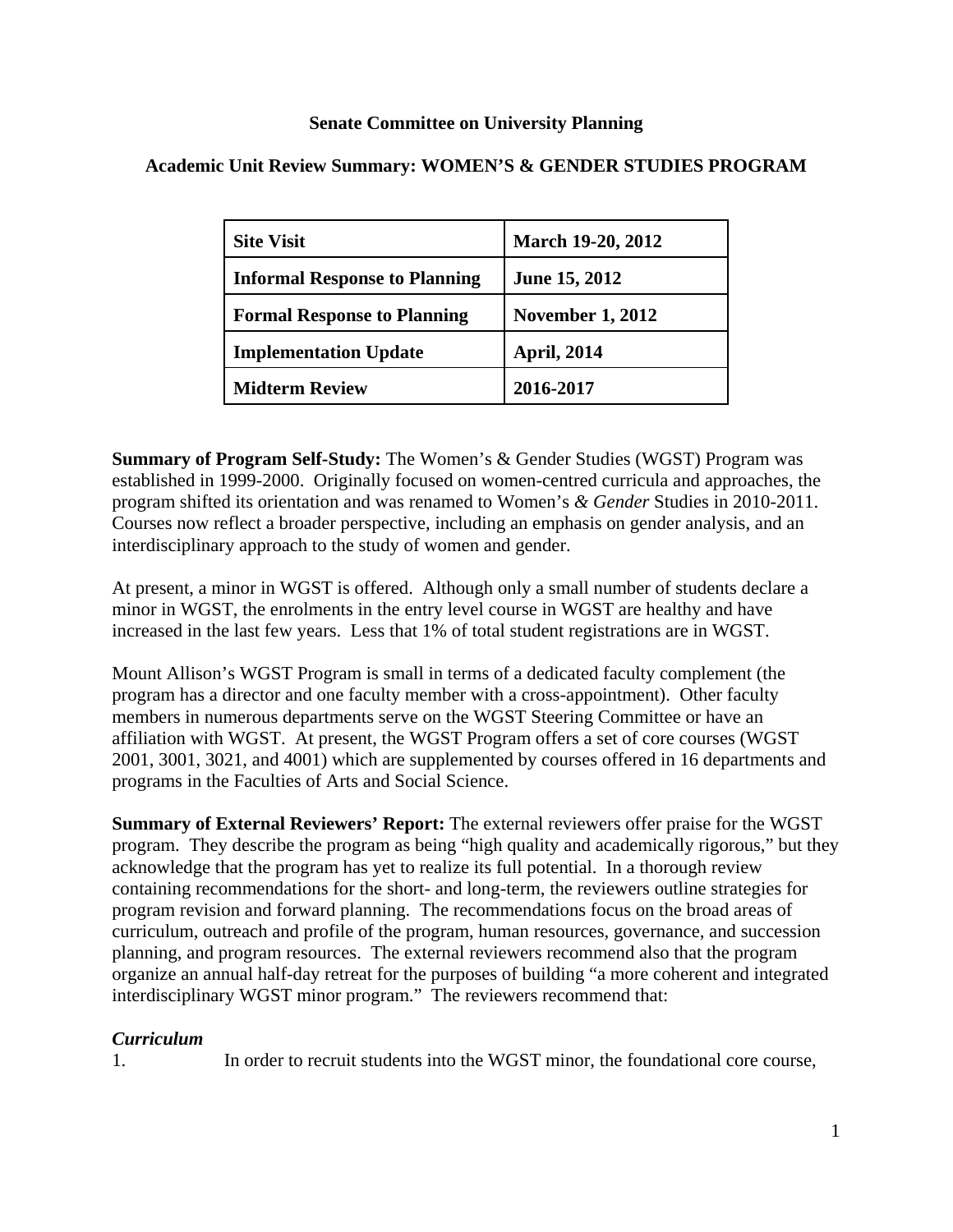WGST 2001, should be renumbered as an entry-level 1000 course. 2. A review of second- and third-year course offerings should be undertaken (including an examination of prerequisites, the rotation of offerings, and the development of courses designed to encourage the retention of students beyond the introductory course).

## *Profile of the Program*

- 3. The curriculum revisions noted above and associated profiling should be broadly communicated (via the program's website, and via promotional materials) to engender interest in WGST.
- 4. Faculty mentoring and assistance should be offered to help revive the student-led WGST Student Society.
- 5. A graduation prize honouring Grace Annie Lockhart, the first woman to receive a degree at Mount Allison University, should be established and awarded at Convocation.

#### *Human Resources, Governance, and Succession Planning*

- 6. Interdepartmental dialogue should occur regarding the teaching responsibilities of WGST faculty.
- 7. Planning is necessary to ensure the smooth transition of the leadership of WGST at the conclusion of the current director's appointment.
- 8. A review of the terms of reference, membership, and functions of the WGST Steering Committee should be conducted.
- 9. A review of the WGST Associates should be conducted, with a view to using the Associates to increase the profile of the program, and to strengthen the links between WGST and other departments/programs.

#### *Program Resources*

10. Additional resources would be of benefit to the program (i.e., academic and nonacademic personnel, supplies and expenses to support instruction and research, etc.). Additional resources might be secured through fundraising.

**Summary of Program Response:** The program is generally supportive of the recommendations in the external reviewers' report. Members of WGST (including the Steering Committee) have already begun to respond to the recommendations of the external review. Several curricular and scheduling changes are being contemplated and/or implemented. Specifically, WGST plans to take a proposal to the Academic Matters Committee to renumber the introductory course (WGST 2001). As well, a second-year, theme-based course is being proposed.

A retreat is being organized, and other opportunities for engaging the members of the Steering Committee and the Associates of WGST are planned. This type of activity is seen by the program as an important vehicle for communicating with interested members of the program and university.

The program is seriously considering the various recommendations relating to succession